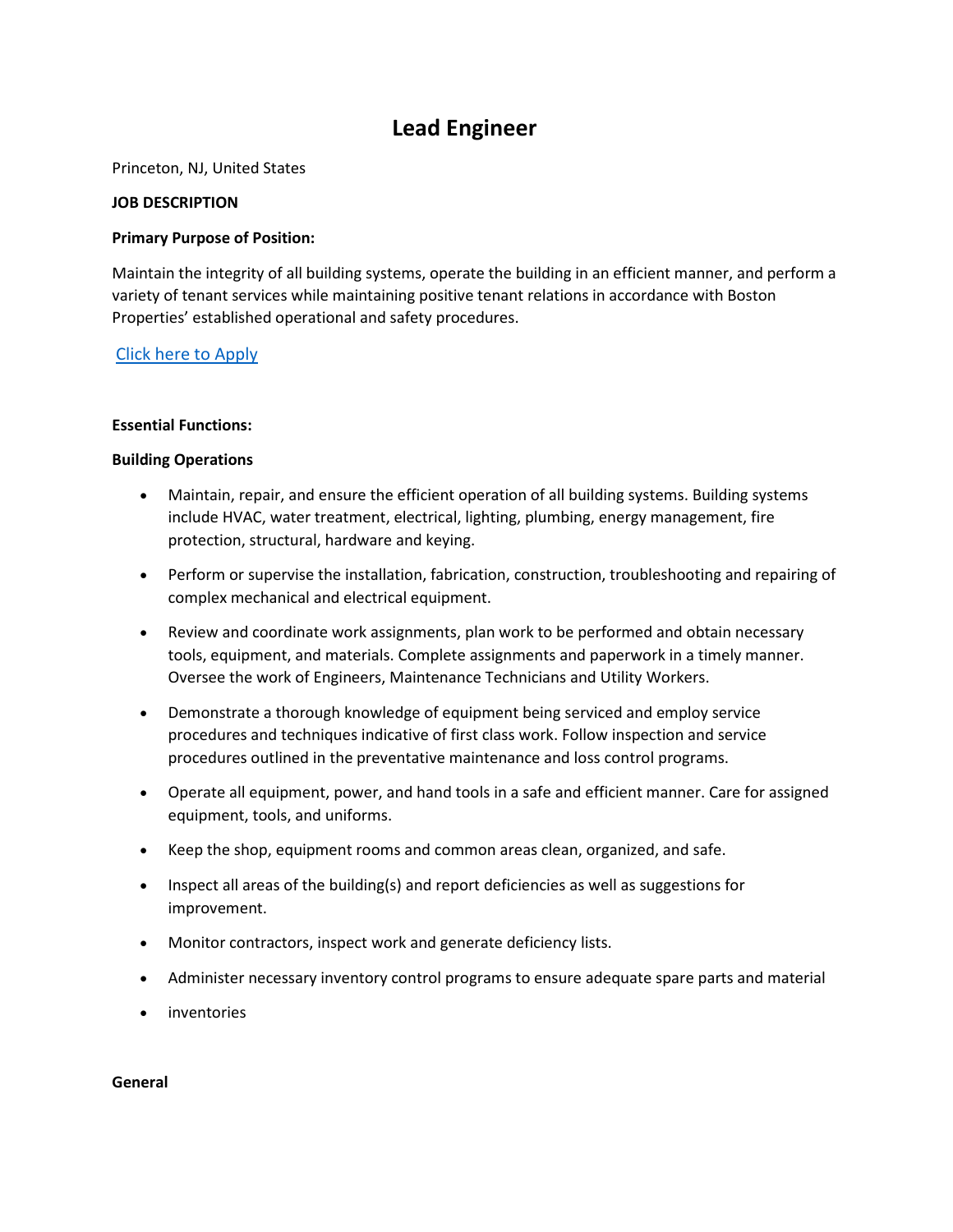- Available for various shifts and to occasionally work extended hours, nights, weekends and holidays to ensure adequate building coverage and perform necessary repairs.
- Provide exemplary customer service to internal and external customers in a positive and timely manner.
- Assist in instituting and administering policies and procedures established by Engineering Management.
- Respond to after hours emergencies such as fire, flooding, severe weather (including snow and ice removal) power outage and other related situations including clean-up activities, if other contracted personnel are not available.

# **Region/Building Specific Functions:**

- Assist in the technical training and upgrading of skills of more junior personnel.
- Pursue employee development objectives recommended by the Chief Engineer and/or Property Manager.
- Assist in the administration of the properties' impairment and loss prevention program.
- Performs other duties as assigned.

# **Requirements and Qualifications:**

- High School diploma or equivalent educational certification preferred.
- Minimum of 5 years as a Building Engineer or equivalent field experience.

# **Lead Engineer**

- Comprehensive training and certification in HVAC or Operating Engineering Technologies and/or equivalent job related training and experience.
- License(s) for applicable jurisdiction and equipment:
	- o HVAC Masters license, preferred
	- o SMT Certification or enrollment in a program, preferred
	- o Universal CFC certification required.
- Position requires expertise with centrifugal chillers and direct digital controls.
- Continuing education in field with a minimum of one advanced training course successfully completed each year.
- Excellent technical and problem solving abilities.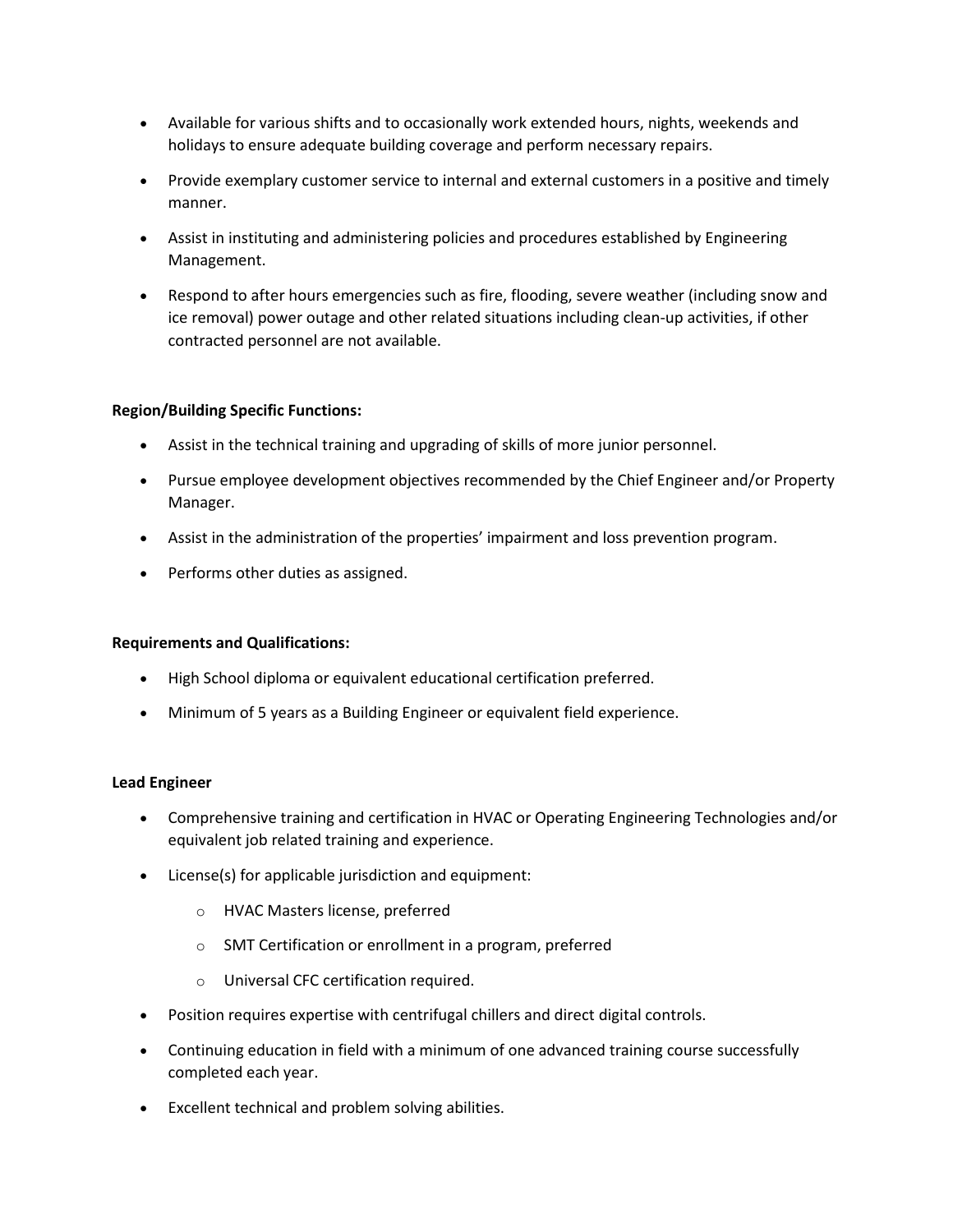- Valid driver's license and satisfactory driving record required.
- Ability to work independently.
- Ability to coordinate work efficiently and optimize the performance of others.
- Excellent computer skills necessary to operate and diagnose problems associated with Building Automation Systems.
- Familiarity with OSHA, NEC, NFC, and Life Safety codes.

# **Physical Requirements:**

- Regularly required to stand, walk, reach, and use arms to perform tasks
- Regularly required to talk and hear and occasionally required to taste and smell
- Frequently required to sit, stoop, crouch, kneel, crawl, balance and climb stairs & ladders
- Regularly required to lift and/or move up to 20 pounds, and occasionally required to lift/move 50+ pounds.
- Specific vision abilities include close vision, distance vision, color vision and depth perception
- Involves movement between departments, buildings, and floors to facilitate work.

#### **Internal and External Contacts:**

Regularly interfaces with tenants, various Boston Properties staff, vendors, construction professionals and consultants.

# **Reporting Structure:**

The Lead Building Engineer will receive supervision and direction from the Chief Engineer. In the absence of a Chief Engineer, (i) the Building/Operations Manager and/or Property Manager will provide supervision, direction and assistance to the Lead Engineer and (ii) the Director of Engineering will provide supplemental direction and assistance to the Lead Engineer.

As a federal contractor and in observance of our company's vaccination policy, Boston Properties is required to verify that all employees are fully vaccinated against COVID-19, therefore, all offers of employment are contingent on the candidate providing proof of being fully vaccinated against COVID-19. Individuals with medical conditions or sincerely held religious beliefs that prevent them from getting the vaccine can request an exemption from the vaccination requirement.